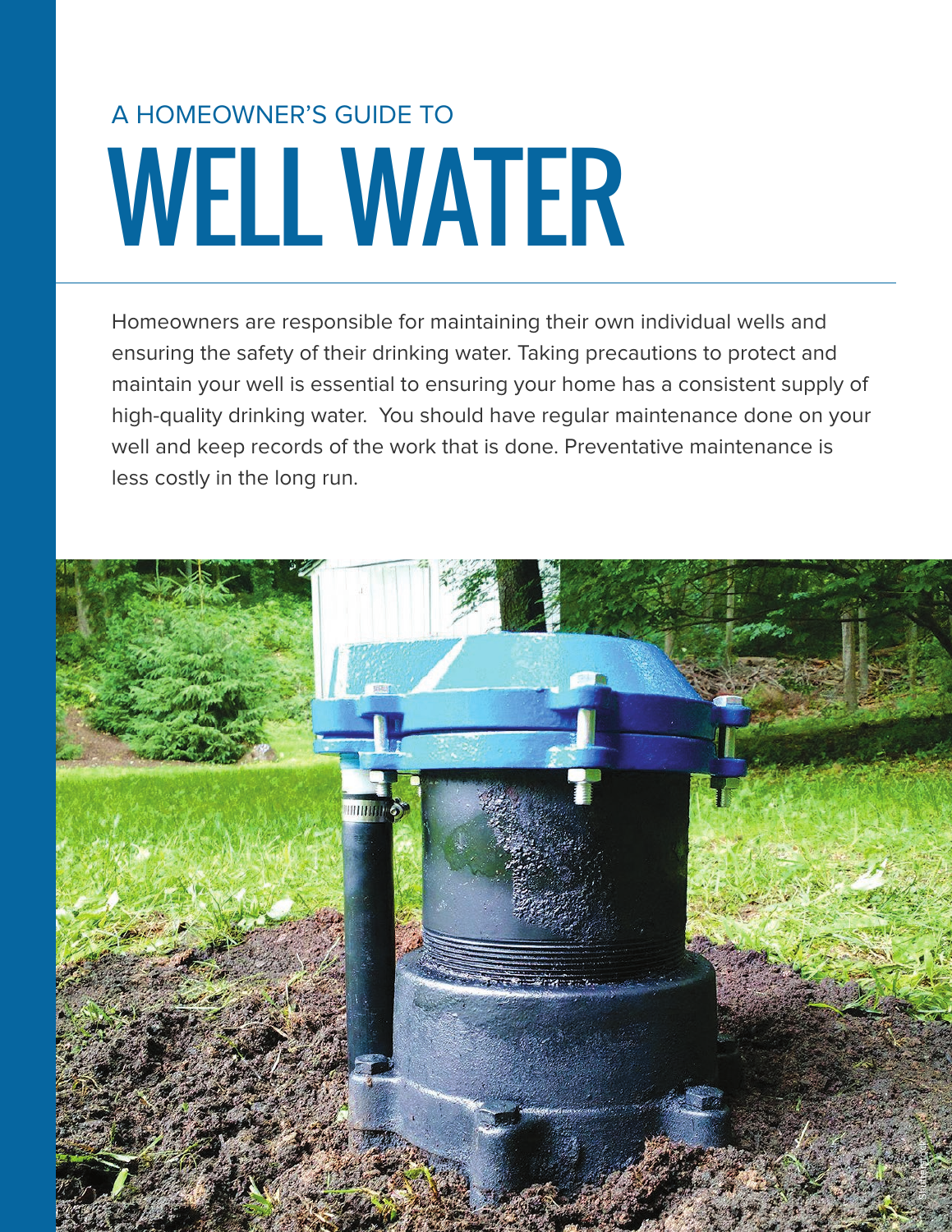## **WELL MAINTENANCE TIPS**

- Test your well water annually by a certified lab for bacteria and nitrates, or any time you notice a change in the color, odor or taste of your water or have the water supply system serviced or repaired.
- If you suspect physical damage to your well has occurred, contact a qualified professional to check the structural integrity of the well such as the grout, well casing, and well cap. Always use licensed well drillers and pump installers.
- Be careful about storage and disposal of household and lawn care chemicals and wastes near the well.
- Make sure the ground slopes away from the well head for proper drainage so that harmful bacteria and chemicals on the land surface cannot collect and seep into it.
- Properly abandon and seal any old, unused wells to prevent direct contamination of groundwater.
- Keep accurate records in a safe place, including; well construction report, water testing results, maintenance records, etc.

A variety of common problems may occur due to contaminants in your well water that do not pose a risk to human health. These problems are often related to aesthetic, cosmetic or technical effects in your water

and water supply equipment. The following contaminants are subject to EPA's Secondary Drinking Water Regulations and are associated with the following effects:

## **COMMON PROBLEMS**

### **OBSERVE AND TAKE ACTION**

If you experience abnormal characteristics or sudden changes in your water quality, you should test your water, and if needed have the well examined by a qualified professional. Conventional water treatments will remove a variety of secondary contaminants such as water softeners, reverse osmosis, activated carbon filters, etc. For questions or to request well permit records please contact Montgomery County Dept. of Permitting Services Well and Septic Section by calling 240-777-0311.

#### **ANATOMY OF A WELL**

![](_page_1_Picture_16.jpeg)

Most modern wells are drilled wells ranging from hundreds to thousands of feet deep. They have a lower risk of contamination due to continuous well casing and the use of grout that fills the annular space on the outside of the well. A submersible pump is placed inside the well casing and connected to a power source to pump water to your home. A two-piece well cap is placed on top to prevent debris and insects from entering the well. A pressure tank inside the home provides storage for your water system. Groundwater flows through fractures in the aquifer supplying your well with fresh, naturally filtered water. Infiltration from rain and snow melt replenishes the groundwater but seasonal variations in rainfall and the occasional drought also impact groundwater levels.

![](_page_1_Figure_11.jpeg)